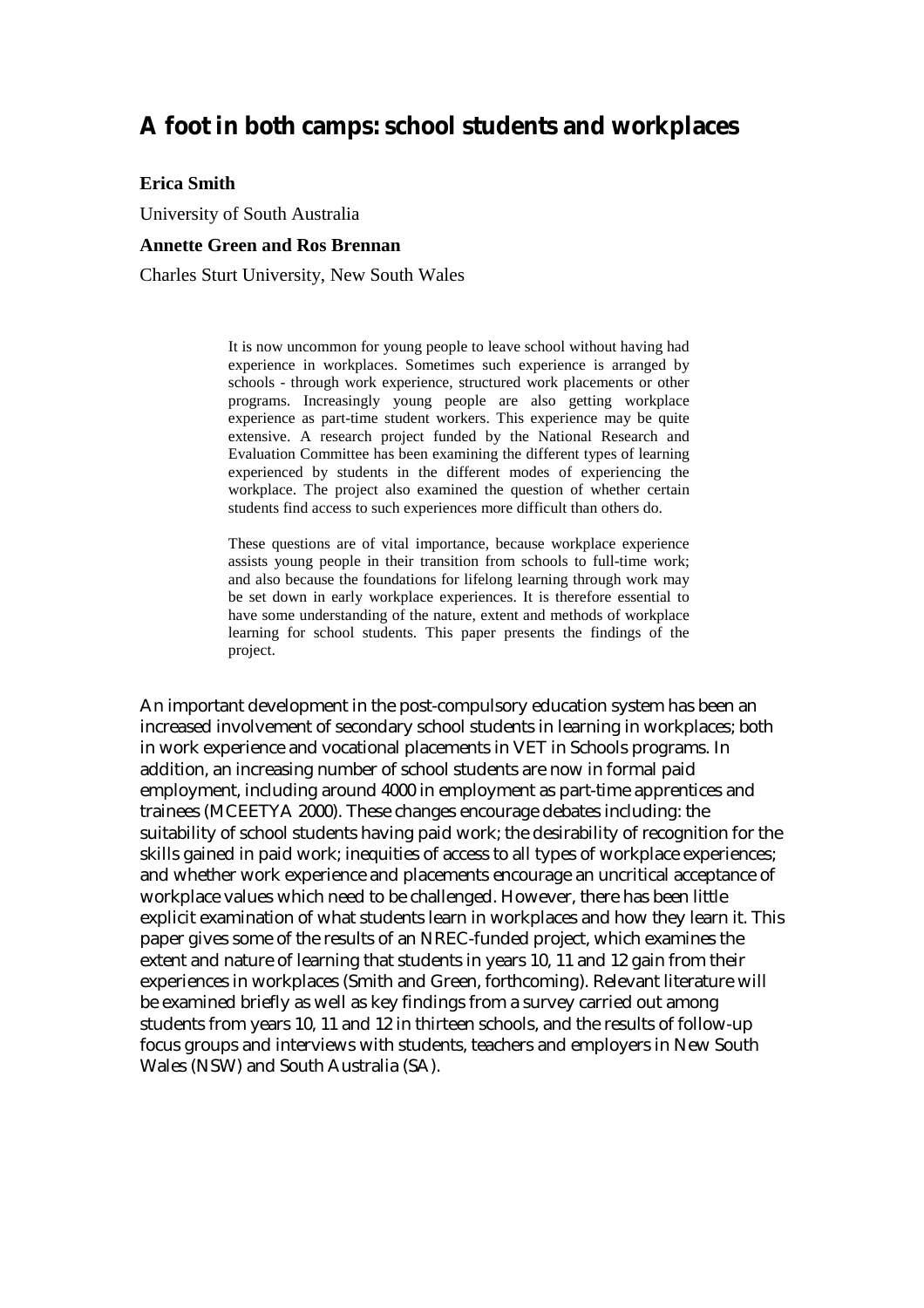## **Literature review**

### **Part-time work**

The proportion of school students who work part-time is generally agreed to be increasing, although the extent of students working is unclear. Somewhere between 30% and 50% of Australian school children of working age are generally believed to have formal part-time work (Australian Bureau of Statistics 19971; Robinson 1999; Wooden 1998; Yap 1998). Much of the literature on students working (especially the American literature) revolves around whether it is a 'good thing' (Hotchkiss 1986; Hull 1999) or a 'bad thing' (Greenberger 1988). Robinson (1999) and others stress the link between students working and subsequent success in finding full-time work, although it is not clear that one causes the other. A small number of writers have been concerned about equity of access to part-time work (Griffin 1985; Yap 1998)

There has been little research on training and learning among student workers. It is usually agreed that students working encourages the development of general, transferable skills (Hull 1999). However, there has been little attention paid to how these or other skills are actually learned.

### **Work experience and vocational placements**

It is often difficult to untangle work experience from structured work placements in the literature, with the terms having different meanings in different educational systems. Work experience is generally used to refer to the typical 'finding out about work' week undertaken by Australian students in years 10 or 11 (Smith and Harris, forthcoming). During the late 1980s and early 1990s when training reform meant that skills development rather than work familiarisation became more favourably regarded (Sweet 1995), work experience became the Cinderella of student workplace experiences. Vocational placements are increasingly common now that the vast majority of Australian schools offer VET in Schools programs. In 2000, 90% of Australian schools offered such programs, involving over 130,000 students (MCEETYA 2000). However, not all VET programs require placements (MCEETYA 2000).

The major themes in the literature appear to be:

- 'Enthusiastic' literature extolling the virtues of work placements (eg Frost 2000)
- Concern with the role of employers and availability of placements (eg Figgis 1998a; Miles Morgan Australia 1998; Misko 1998; Smith and Smith 1996)
- Resourcing issues, including staff development of school teachers (eg Keating and Zbar 1994; Ryan 1997; Sweet 1995)
- A large amount of literature on 'how to' administer programs (eg Misko 2000)
- Critical literature (eg Petherbridge 1997; Shilling 1989; Wellington 1992)
- Scoping literature (eg Ainley and Fleming 1995, 1997; Malley et al, forthcoming).

There is relatively little literature on the learning outcomes of either work experience or work placements. Athanasou (1996, p 8) points out that 'school-industry programs' may have 'positive experiential by-products', as often cited in the 'enthusiastic' literature, but that more work needs to be put into determining the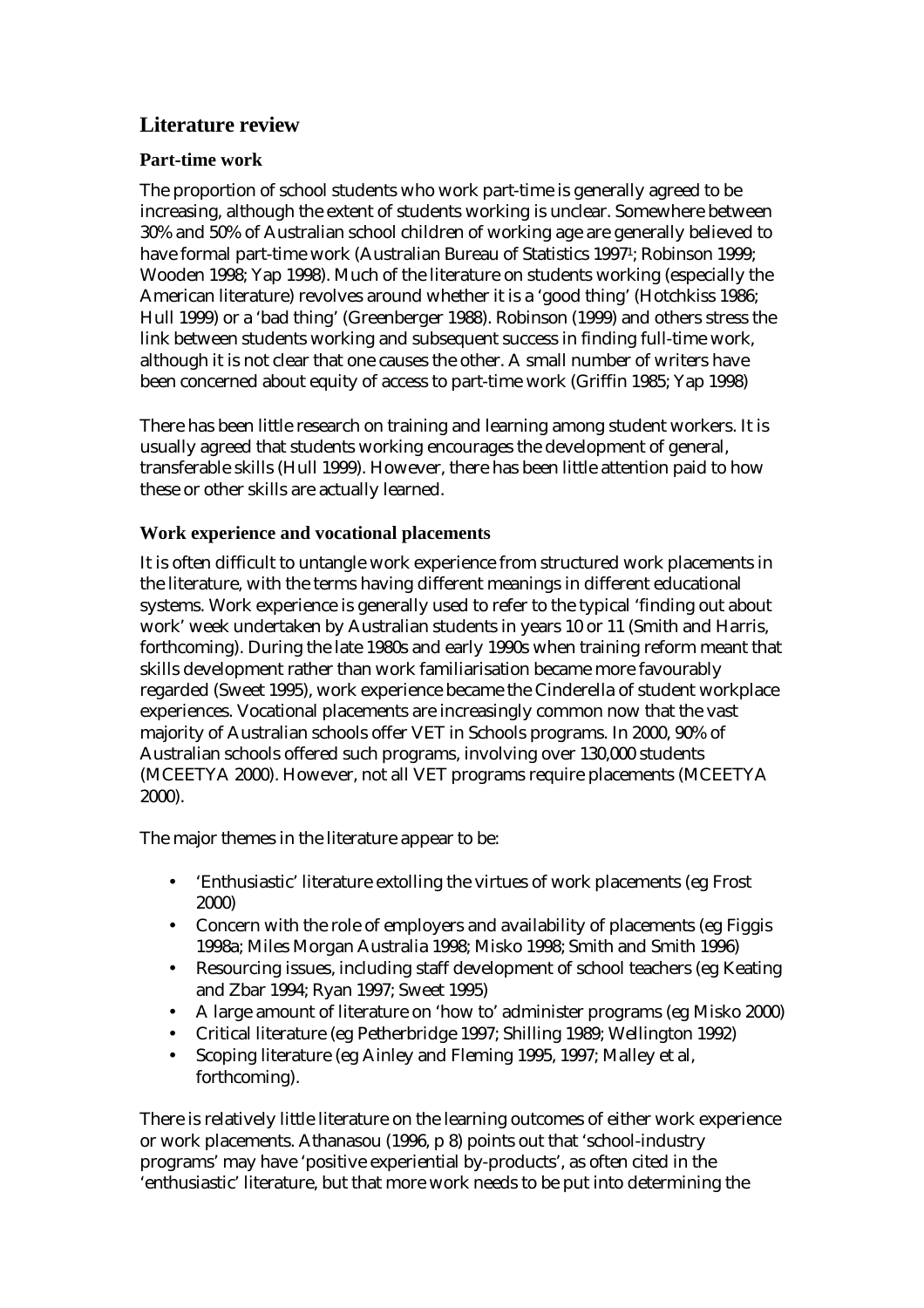*intended* consequences of such programs. Three studies which did investigate learning are those by Figgis (1998b) in Australia, Stasz and Kaganoff (1997) in the US and Petherbridge (1997) in the UK.

#### **Outstanding issues from the literature**

The literature review revealed the following major points, which raised implications for the current study.

*There is little literature about student-workers in Australia,* and the data from the Longitudinal Survey of Australian Youth (LSAY) is dated (1992). A scoping study to establish the current extent and nature of part-time work for school students is needed.

*There is a large body of literature, both Australian and overseas, on work experience and work placements*, but much of it falls either into the 'scoping' category or the 'enthusiastic' category. There has been relatively little empirical investigation of what school students actually learn in workplaces.

*There is some concern over equity of access to part-time work and to work experience and placements,* but there is little empirical research in this area.

Several writers allude to *the superiority of placements compared with traditional work experience,* but more exploration of the differences is needed.

*There is still some confusion over the outcomes intended from both work experience and structured work placements.* 

*There is growing interest in capturing the learning from part-time working,* although evidence suggests that policy-makers are more interested in this than students (Billett 1998; MCEETYA 2000).

### **Interviews with key stakeholders**

At the start of the research process, interviews were held with policy makers, employers and researchers in the area. These interviews confirmed many of the findings from the literature review. Many key stakeholders were struggling with implementation issues such as funding, staffing, availability of both work experience and vocational placements and equity issues. Learning, when discussed, was seen as very different from school-based learning. Stakeholders believed VET programs may offer students the opportunity to excel with alternative curriculum and different experiences. Various factors have caused both State and Commonwealth to increase the offering of VET subjects in senior school and include these subjects in senior certificates.

### **Survey method**

The project steering committee, stakeholders and officials from DET (NSW) and DETE (SA) assisted in selecting the schools for administration of the survey. The sample of 13 schools represented public and private schools, rural and urban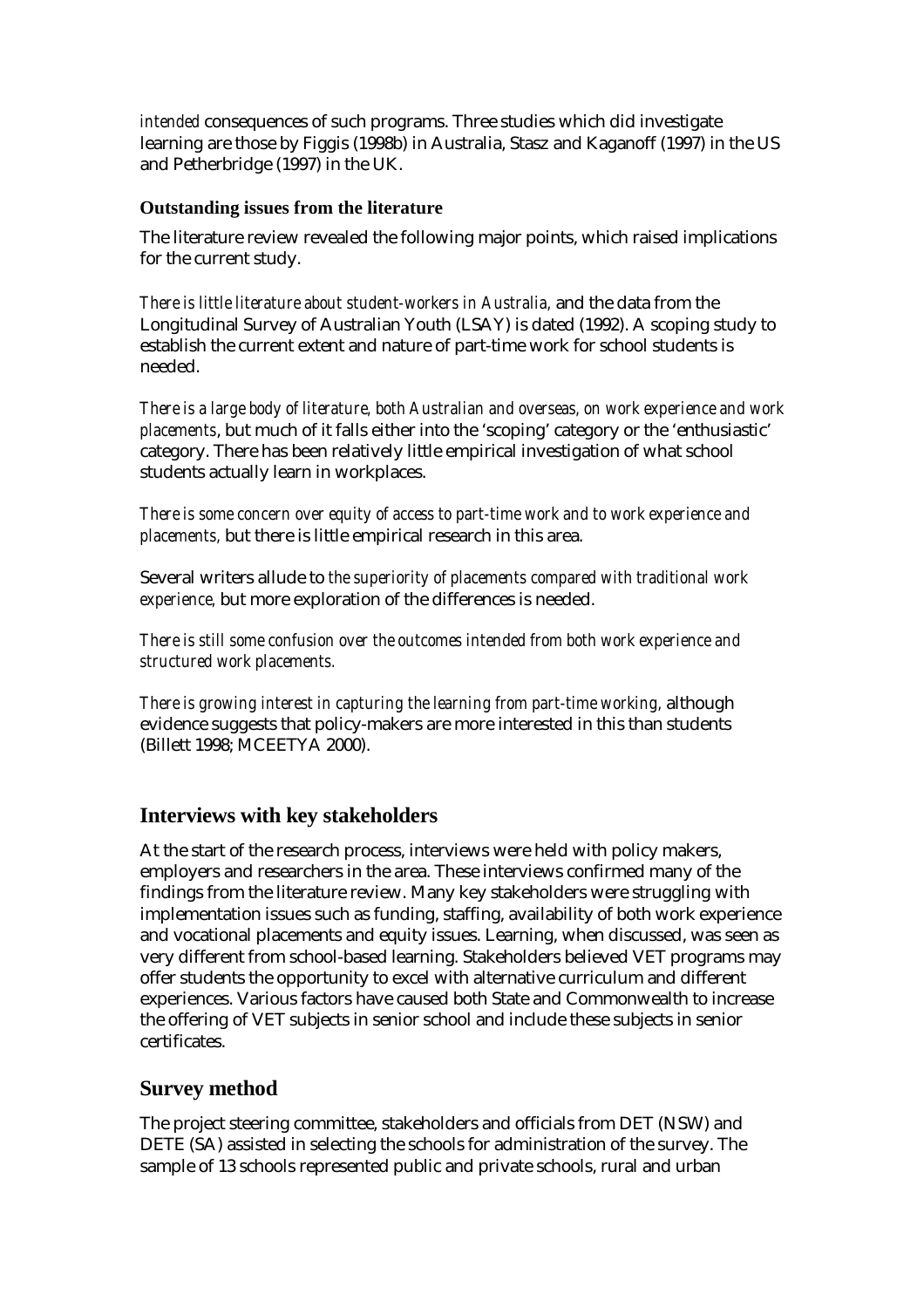locations, and students from a range of socioeconomic and ethnic backgrounds. At the selected schools, all students in years 10, 11 and 12 were invited to complete the questionnaire, yielding 1451 useable responses. The response rate was much higher in non-government schools than in government schools, despite having selected more of the latter. The results report on about half from each sector. The survey was administered in the second semester, when many students in year 12 were unfortunately not available because of HSC (NSW) and SACE (SA) studies.

The survey instrument contained five parts: personal information; overview of the student's experiences in workplaces; detailed questions about work experience; detailed questions about one paid job; detailed questions about one structured work placement; and learning and training questions. Students were asked to compare the different types of experiences, and this was investigated further in the case studies.

### **Case study method**

After the survey, nine case studies were undertaken to provide qualitative data. Five were held in schools in NSW and SA. In each school, one focus group consisted of 8- 10 students who had participated in at least two workplace activities out of the three: work experience, vocational placements and paid work. A second group in each school was made up of VET teachers, a careers adviser and the Principal or her/his nominated representative. Case studies were all in public schools, to increase the representation of public schools in the project. Because it was difficult to access year 12 students during the course of the case studies, as they were carried out in the second half of the academic year, a special focus group of year 12 students was also convened. Four groups of employers were also interviewed. A particular effort was made to incorporate discussion of vocational placements in this qualitative phase of the research, since the survey had produced only a limited response from students undertaking placements.

### **Findings from the project**

This paper focuses on the project's first two research questions:

- 1. 'What is the extent and nature of the way in which years 10, 11 and 12 school students experience the workplace?'
- 2. What is the nature and relative importance of learning gained from these experiences?

#### **The extent and nature of the way in which years 10, 11 and 12 school students experience the workplace**

The paper can only present a selection from the huge amount of data gathered in the survey. As the process has revealed a dearth of information on learning from work for school students, this takes priority. Qualitative data from the focus group interviews is included. The modes of experiencing the workplace by school students in years 10-12 is shown in Table 1.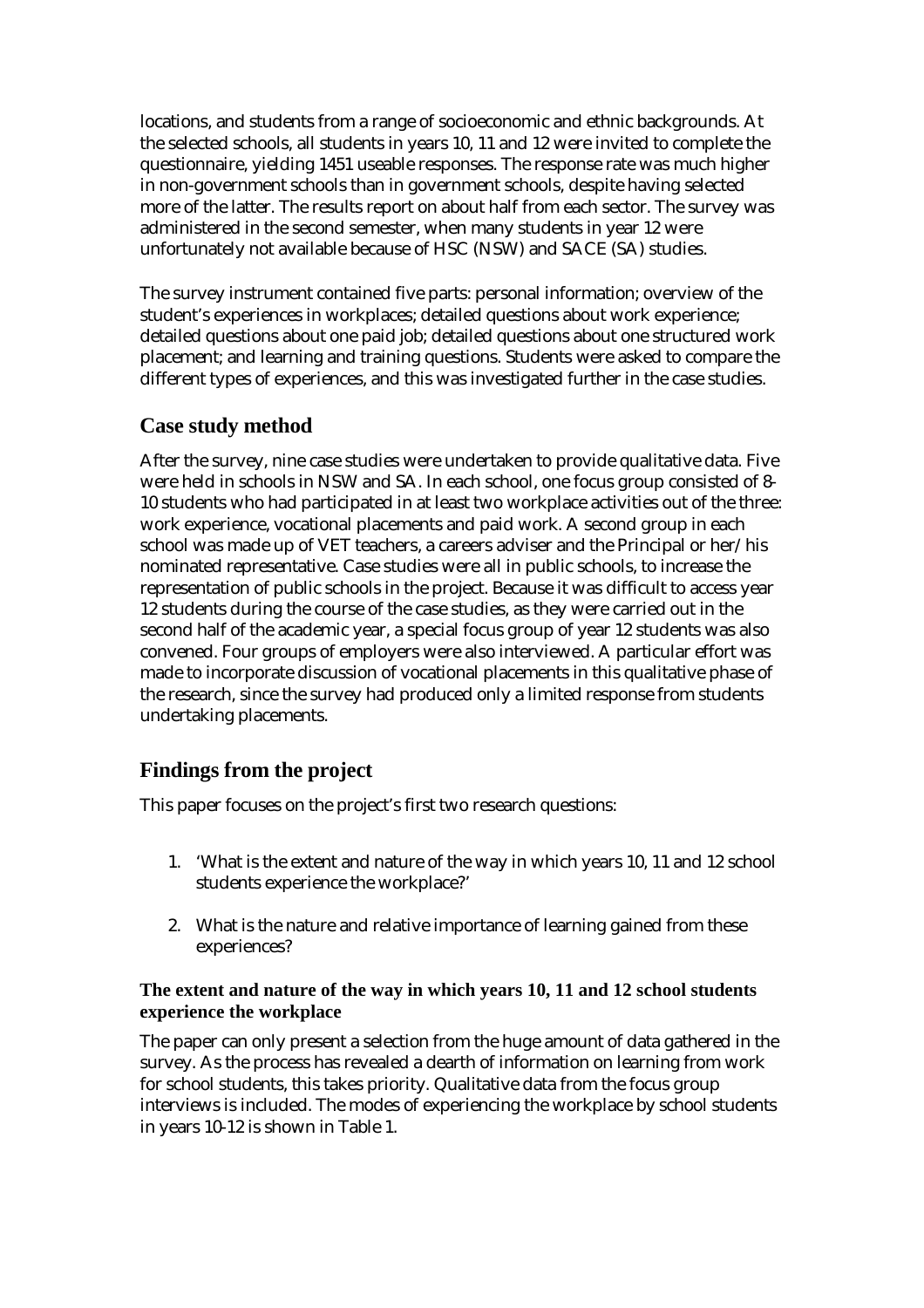

**Table 1:** Involvement in different modes of experiencing the workplace (% of all students)

The results show that just over two-thirds of the respondents had done work experience, but only 10.5% had done vocational placements. There were very small numbers involved in part-time apprenticeships and traineeships, with more of these students arranging their own (4.4%) than participating in schools-based programs (1.6%). 46.7% of the students had 'ordinary' part-time work for an employer and one fifth had their 'own business', which appeared predominantly, but not exclusively, to be babysitting*.* This data was also analysed by equity groups.

The case studies indicated that most school students in years 10-12 had a considerable amount of workplace activity.2 Work experience was almost universal in the schools in the case studies; vocational placements were, of course, only undertaken by students who had selected VET courses. Paid work was less universal; generally, schools estimated that around half of students of working age had jobs, as was found in the data.

Table 2 shows the industry area<sup>3</sup> in which students' workplace activities took place. The students were asked to answer for their *longest-lasting* period of work experience, paid job or vocational placement. Some students had difficulty allocating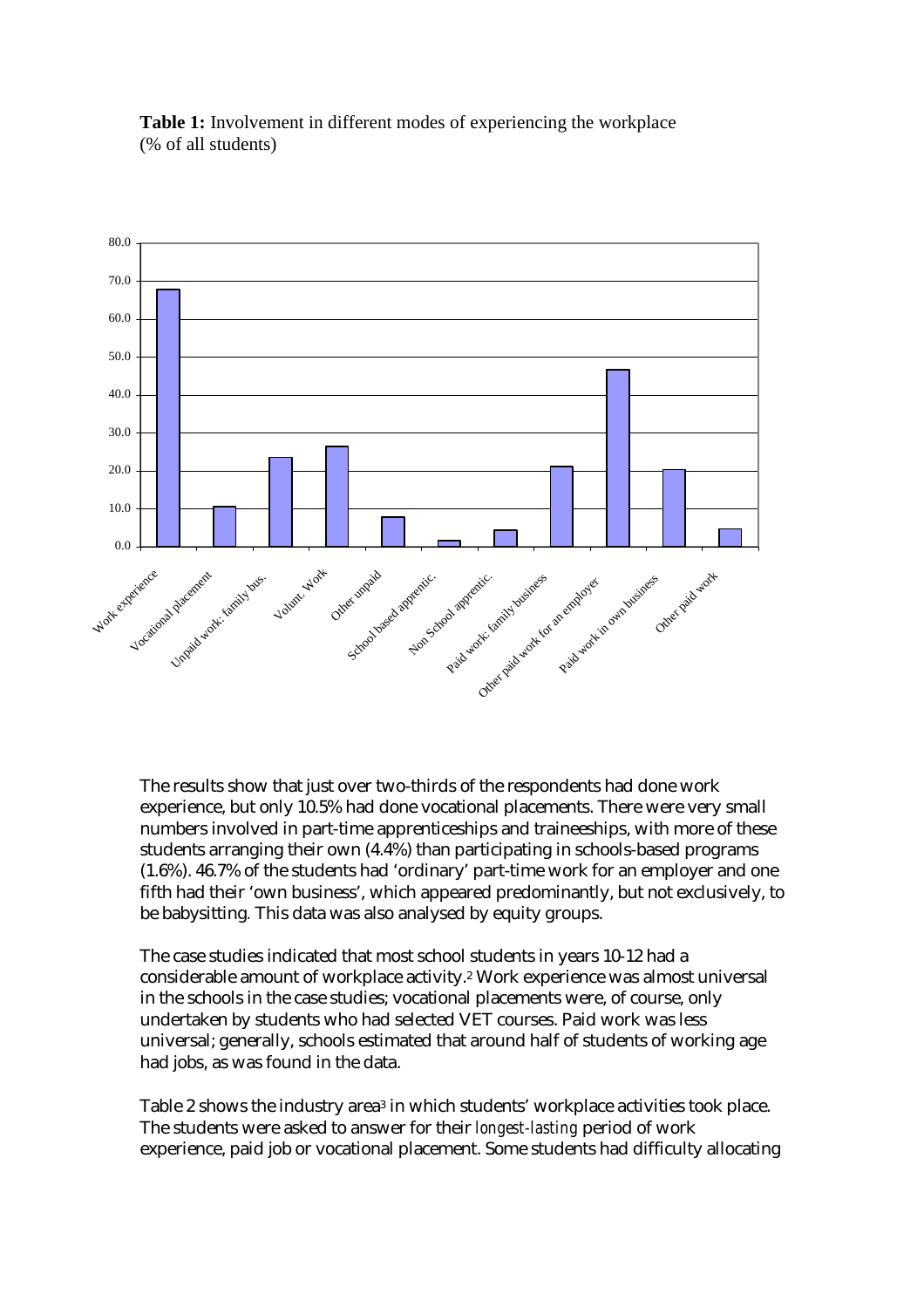their responses to an industry area; where possible, researchers made appropriate allocations during the data entry process.

**Table 2:** Industry area of workplace activities

|                                                                   | <b>Work experience</b> |        | Paid work       |        | <b>Vocational</b><br>placement |                          |
|-------------------------------------------------------------------|------------------------|--------|-----------------|--------|--------------------------------|--------------------------|
|                                                                   | Count                  | %      | Count           | %      | Count                          | %                        |
| Farming, forestry, fishing, mining                                | 31                     | 3.0%   | 38              | 5.1%   | $\mathbf{1}$                   | 1.4%                     |
| Manufacturing                                                     | 84                     | 8.2%   | 24              | 3.2%   | 16                             | 21.6%                    |
| Building including electrical and<br>plumbing                     | 45                     | 4.4%   | 14              | 1.9%   | $\overline{7}$                 | 9.5%                     |
| Retailing                                                         | 183                    | 17.9%  | 237             | 31.7%  | $\boldsymbol{9}$               | 12.2%                    |
| Fast foods, cafes, or restaurants                                 | 71                     | 6.9%   | 233             | 31.2%  | 27                             | 36.5%                    |
| Cultural, recreational or sporting                                | 63                     | 6.2%   | 45              | 6.0%   | $\frac{1}{2}$                  | $\overline{\phantom{m}}$ |
| Banking/real estate/insurance                                     | 34                     | 3.3%   | $6\phantom{.}6$ | 0.8%   |                                |                          |
| Government administration, including<br>education and defence     | 141                    | 13.8%  | 3               | .4%    | $\overline{5}$                 | 6.8%                     |
| Health, personal and community<br>services (including child care) | 203                    | 19.9%  | 29              | 3.9%   | $\overline{5}$                 | 6.8%                     |
| Communications/media/computing                                    | 118                    | 11.5%  | 16              | 2.1%   | $\mathbf{1}$                   | 1.4%                     |
| Babysitting                                                       | n/a                    | n/a    | 51              | 6.8%   | n/a                            | n/a                      |
| Newspaper delivery                                                | n/a                    | n/a    | 22              | 2.9%   | n/a                            | n/a                      |
| Other                                                             | 49                     | 4.8%   | 29              | 3.9%   | 3                              | 4.1%                     |
| <b>Total</b>                                                      | 1022                   | 100.0% | 747             | 100.0% | 74                             | 100.0%                   |

There were clear differences between paid work and work experience. As might be expected, 62.9% of paid student workers worked in retail or fast food outlets, cafes and restaurants, while only 24.8% of work experience students were in those industries. Work experience placements were far more likely than paid work to be in 'career'-type industries such as education, health, personal and community services. These are industries which do not offer much opportunity for part-time teenage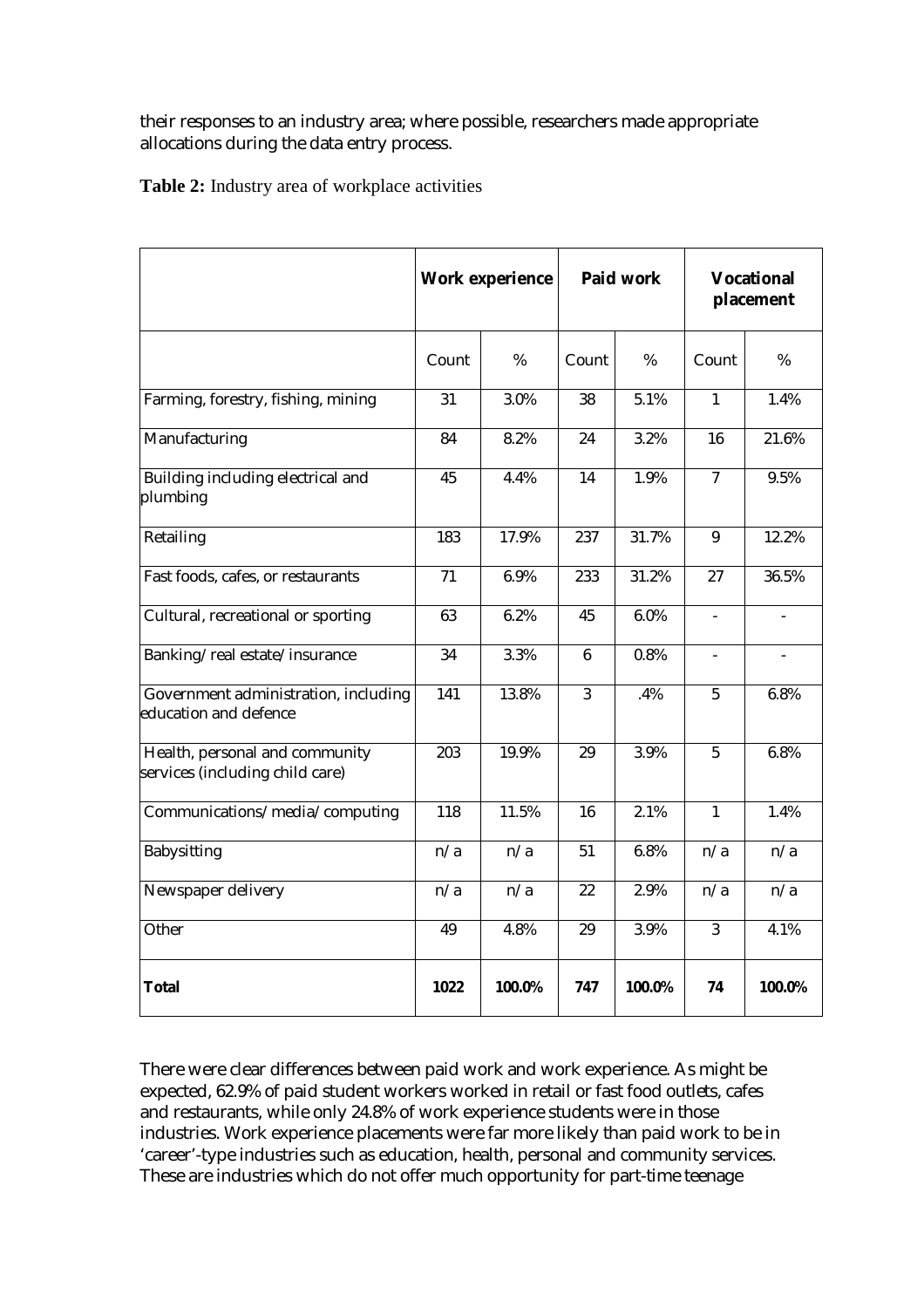employment. Vocational placements showed a different pattern again. The relatively small number of placement students were clustered in certain industry areas. Retail and fast food/cafes/restaurants covered 48.9% of students, so the industry distribution was not unlike that of paid work.

Many of the employers in the focus groups and interviews had well-developed programs for work experience and vocational placements, and took large numbers of students each year.<sup>4</sup> These employers obviously spent much time liaising with schools and local placement coordinators organising programs for students. One employer commented that block periods for vocational placements would enable her to fit in more work experience students in the year, as students on one day a week placements meant those weeks were not available for work experience. She was clearly intent on being as accommodating as possible to students wishing to experience workplaces. In general, the employers displayed great willingness to help young people and their schools, and derived satisfaction - in most cases more satisfaction - from vocational placements than from work experience.

The survey also examined how much responsibility students had in their experiences of work. Paid work offered the greatest opportunities for responsibility, which could simply be related to the length of time spent in that job. Work placement offered more opportunity than work experience for responsibility, but still below paid work. While the fact that some students were only allowed to observe during work experience is to be regretted, the percentage of 4.5% is lower than some commentators have suggested. The quality of what was observed is also of some importance; one student on work experience observed a woman giving birth, which is obviously a profound and important learning experience.

Section 3 of the questionnaire included general questions concerning paid work. These related to how the students found out about their job; why they were working; their employment arrangements; and issues about fitting in their school work around their job. Informal methods of job seeking were the major means of finding work. 30.9% found their jobs through a family member; 21.5% through a friend; and 20.6% approached the employer directly. Only 6.9% saw the job advertised in the newspaper and 1.7% on a notice board. 4.9% found out about the job through the school and 13.4% used 'other' means of finding out about the job. The most important reason for seeking the job was overwhelmingly to get spending money. 57.6% cited this reason; 13.1% cited 'general experience of work' as the most important; and 9.0% 'to be more independent'. 9.3% of students worked mainly for money for living expenses; 4.2% because they would enjoy it; and 4.0% to get specific experience in an industry they thought they might work in later.

The case studies showed that schools, local coordinators and employers displayed great commitment to organising work experience and vocational placements for school students. Work experience was an almost universal part of school students' curriculum, with only special circumstances preventing participation. Rural schools appear to offer a more flexible and tailor-made approach to students in relation to work experience and vocational placements. This may relate to perceived difficulties in school-to-work transition and, related to this, to perceived difficulties in finding part-time jobs to gain experience of the workplace. In fact, the rural students did not seem to have a lower participation in paid work than the metropolitan students. Some students committed a great deal of time to their part-time jobs while others'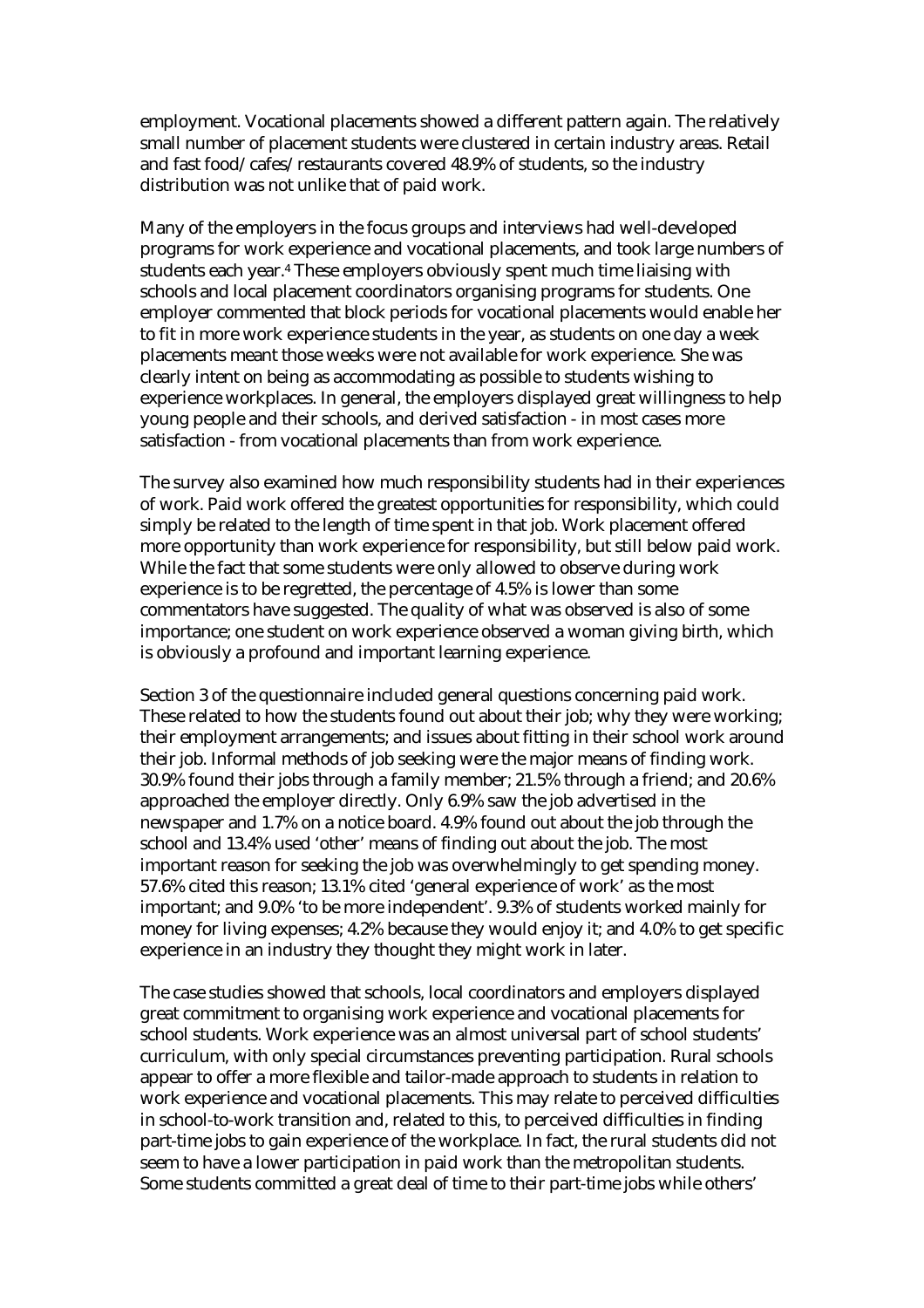participation was only sporadic. Student workers were seen as an integral part of many companies' workforces, but in general no special attention was paid to them compared with adult workers.

Employers had comments and criticisms about the way work experience and vocational placements were organised by the schools. They wanted school students to be better prepared, and generally felt that the presence of a third party (for instance Compact coordinators in NSW) assisted students in their preparation and enabled better matching of students to placements. Several of the employers also employed part-time student workers but did not appear to see much link between this and other programs with school students.

#### **The nature and relative importance of learning gained from these experiences**

#### *What students learned*

The first aspect to consider is what the students learned in their time in the workplace. Tables 3 and 4 report on students' perceptions of their generic and 'employability' skills.5

**Table 3:** 'Did you develop the following general skills in this period of work experience?' (by work experience and paid work)

|                       | A lot       |              | Some        |              | A bit       |              | Not at all  |              |
|-----------------------|-------------|--------------|-------------|--------------|-------------|--------------|-------------|--------------|
|                       | Work<br>exp | Paid<br>work | Work<br>exp | Paid<br>work | Work<br>exp | Paid<br>work | Work<br>exp | Paid<br>work |
| Communication/writing | 7.4%        | 13.0%        | 21.7%       | 15.2%        | 19.0%       | 18.1%        | 51.8%       | 54%          |
| Verbal communication  | 43.9%       | 63.8%        | 31.8%       | 20.8%        | 18.0%       | $9.9\%$      | 6.4%        | 5.5%         |
| Planning & organising | 22.3%       | 34.0%        | 35.8%       | 35.5%        | 25.6%       | 20.1%        | 16.4%       | 10%          |
| Working in teams      | 34.3%       | 47.5%        | 28.8%       | 25.8%        | 20.9%       | 13.4%        | 16.0%       | 13%          |
| Using your intiative  | 37.9%       | 56.2%        | 34.7%       | 27.2%        | 17.9%       | 11.6%        | 9.5%        | 5.0%         |
| Solving problems      | 23.6%       | 35.7%        | 35.9%       | 32.9%        | 23.7%       | 21.2%        | 16.9%       | 10%          |
| How to behave at work | 46.9%       | 57.5%        | 29.0%       | 22.5%        | 14.3%       | 10.3%        | 9.7%        | 9.7%         |

**Table 4:** 'Did you develop the following general skills in this period of work experience?' (by work placement)

|                       | A lot<br>Some |       | A bit | Not at all |  |
|-----------------------|---------------|-------|-------|------------|--|
|                       | %             | %     | %     | $\%$       |  |
| Communication/writing | 22.5%         | 21.1% | 26.8% | 29.6%      |  |
| Verbal communication  | 50.0%         | 34.7% | 9.7%  | 5.6%       |  |
| Planning & organising | 30.0%         | 42.9% | 12.9% | 14.3%      |  |
| Working in teams      | 47.9%         | 28.8% | 12.3% | 11.0%      |  |
| Using your intiative  | 34.7%         | 40.3% | 18.1% | 6.9%       |  |
| Solving problems      | 24.7%         | 34.2% | 21.9% | 19.2%      |  |
| How to behave at work | 47.2%         | 22.2% | 20.8% | 9.7%       |  |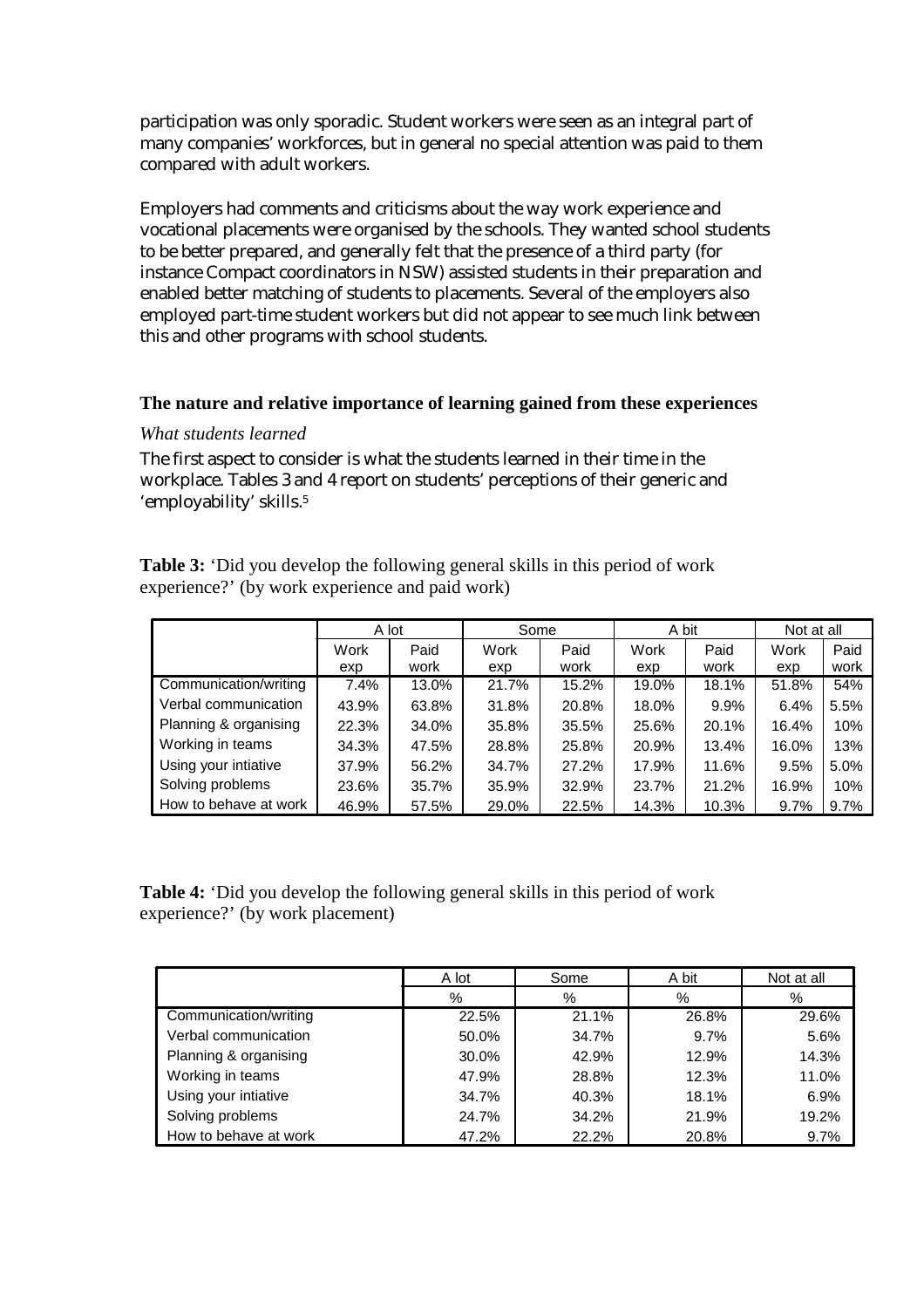The results show that similar types of generic skills were developed in the three types of workplace activity, with 'behaving at work', 'verbal communication' and 'using your initiative' all scoring fairly highly, and 'written communication' scoring the lowest. Paid work and vocational placements both had verbal communication as the highest-scoring generic skill, while 'how to behave at work' was equal first for work experience. Overall, paid work appeared to be the most effective in developing generic skills, with vocational placements not far behind. The findings represented in Tables 3 and 4 were used to create a generic skills index for each young person.6 The mean generic skills indices for each type of workplace activity were as follows:

- Work experience 12.33
- Paid work 13.98
- Vocational placements 13.81

Students were also asked about the 'special skills' involved in the 'jobs' they did. This gave some insight into the type of work they were doing. This was an openended question and responses were diverse, but some common responses were gathered together into categories during data analysis.

| Table 5: Special skills involved in the three types of workplace activities |  |  |
|-----------------------------------------------------------------------------|--|--|
|-----------------------------------------------------------------------------|--|--|

|                             | Work experience | Paid work special | Structured work<br>placement special |
|-----------------------------|-----------------|-------------------|--------------------------------------|
|                             | special skills  | skills            | skills                               |
| <b>Communication skills</b> | 10.5%           | 5.4%              | 8.9%                                 |
| Dealing with customers      | 16.7%           | 48.8%             | 17.8%                                |
| Dealing with clients        | 4.5%            | 4.7%              | n/a                                  |
| Displaying patience         | 3.5%            | 2.3%              | n/a                                  |
| Operating a cash register   | $1.0\%$         | 4.4%              | 4.4%                                 |
| Operating a computer        | 18.4%           | 5.9%              | 15.6%                                |
| Operating other             | 6.3%            | 4.1%              | 11.1%                                |
| Other                       | 39.1%           | 24.3%             | 42.2%                                |
| Total                       | 100.0%          | 100.0%            | 100.0%                               |

Paid work involved more students in face-to-face contact with the public than was the case with students in work placements and work experience. As the table shows, dealing with customers is the priority for students in paid work. When students were asked how well they learned their special skills, vocational placement and paid student workers gave approximately the same results. Work experience was significantly lower.

#### *How they learned*

The focus now moves from what students learned to analysing how they learned in the workplace. The survey instrument gave students a number of options about how people learn at work and asked them to pick the three most important for them in the job or experience which they were discussing, then rank them in order of importance. Table 6 shows the responses for the first most important only.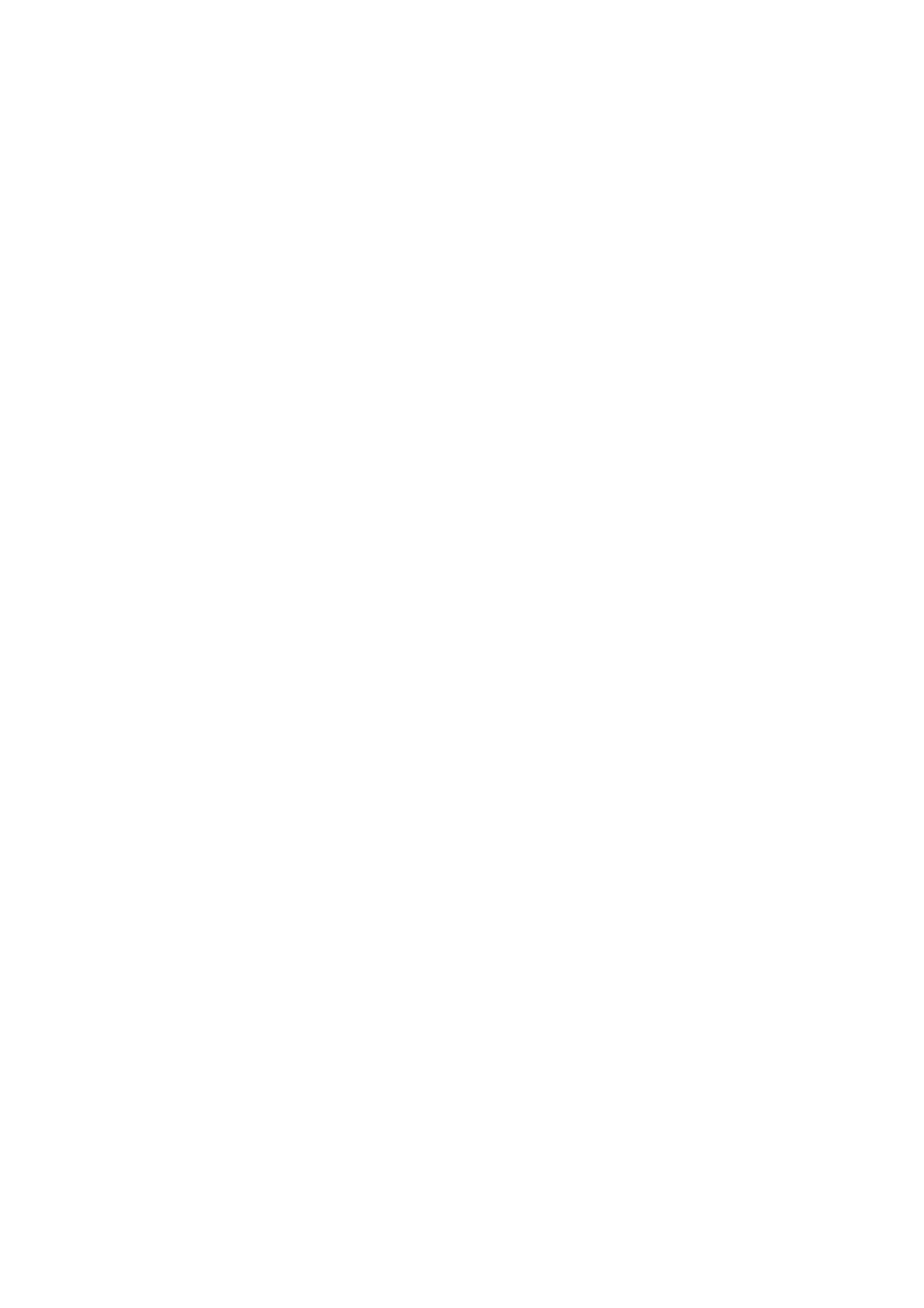|                                         | Work<br>experience | Paid work | Work<br>placement |
|-----------------------------------------|--------------------|-----------|-------------------|
| Watching others                         | 25.0%              | 19.1%     | 23.2%             |
| Being shown by trainer or<br>supervisor | 35.9%              | 41.8%     | 44.9%             |
| Being shown by fellow worker(s)         | 15.2%              | 14.9%     | 15.9%             |
| Reading company manuals                 | .5%                | 1.7%      |                   |
| Doing an off the job course             | 1.3%               | 1.9%      | 1.4%              |
| Asking questions of a supervisor        | $9.2\%$            | 5.6%      | 4.3%              |
| Asking questions of a<br>fellow-worker  | 4.9%               | 3.6%      | 1.4%              |
| Trial and error ('having a go')         | 4.5%               | 6.4%      | 5.8%              |
| Other                                   | .7%                | 1.2%      |                   |
| I knew how to do it already from        | 2.7%               | 3.9%      | 2.9%              |

**Table 6:** Most important way in which students learned in their workplace activities

#### *Links between school and work*

Students were asked whether they discussed their workplace activities at school, either in class time or informally with friends. As might be expected, since vocational placements were connected with a school course, placement experiences were discussed more in class time than work experience or paid work. Vocational placements were also discussed with friends more. Paid work was the least likely to be discussed in class time, with over two-thirds of respondents saying that they never talked about their work in class, and over a quarter never discussing their work with friends.

Students were asked how much their workplace activities had helped them at school. Placement students were asked explicitly about links between their placement and the related course. The data showed close linkages between the two, with a clear indication that the schoolwork helped with the workplace experience more than vice versa. Students were also asked how much their workplace activities had helped them at school more generally. Paid work appeared to be the least help in schoolwork. This could relate to the lack of 'processing' of paid work back in school. However, even with paid work, a quarter of students said that their paid jobs had helped them 'a lot' or 'some' at school. Vocational placements came out on top, with 42.9% saying their placement had helped them 'a lot' or 'some' compared with 30.1% for work experience. Around two out of three students felt work experience was useful despite the fact that they also had a paid job.

In the student focus group interviews, students most often reported being shown by 'the boss' – a manager or supervisor - and by watching other workers. Watching another worker perform a task while explaining it was felt to be a useful learning strategy. An advantage of workplace learning, as opposed to school learning, was that it was generally one-to-one. One student noted that a coworker could give individual attention and ensure understanding, whereas at school a teacher had to deal with other students simultaneously. The students frequently learned by teaching themselves. Other learning strategies included: trying jobs in different sections or departments; reading company manuals; using a checklist; and formal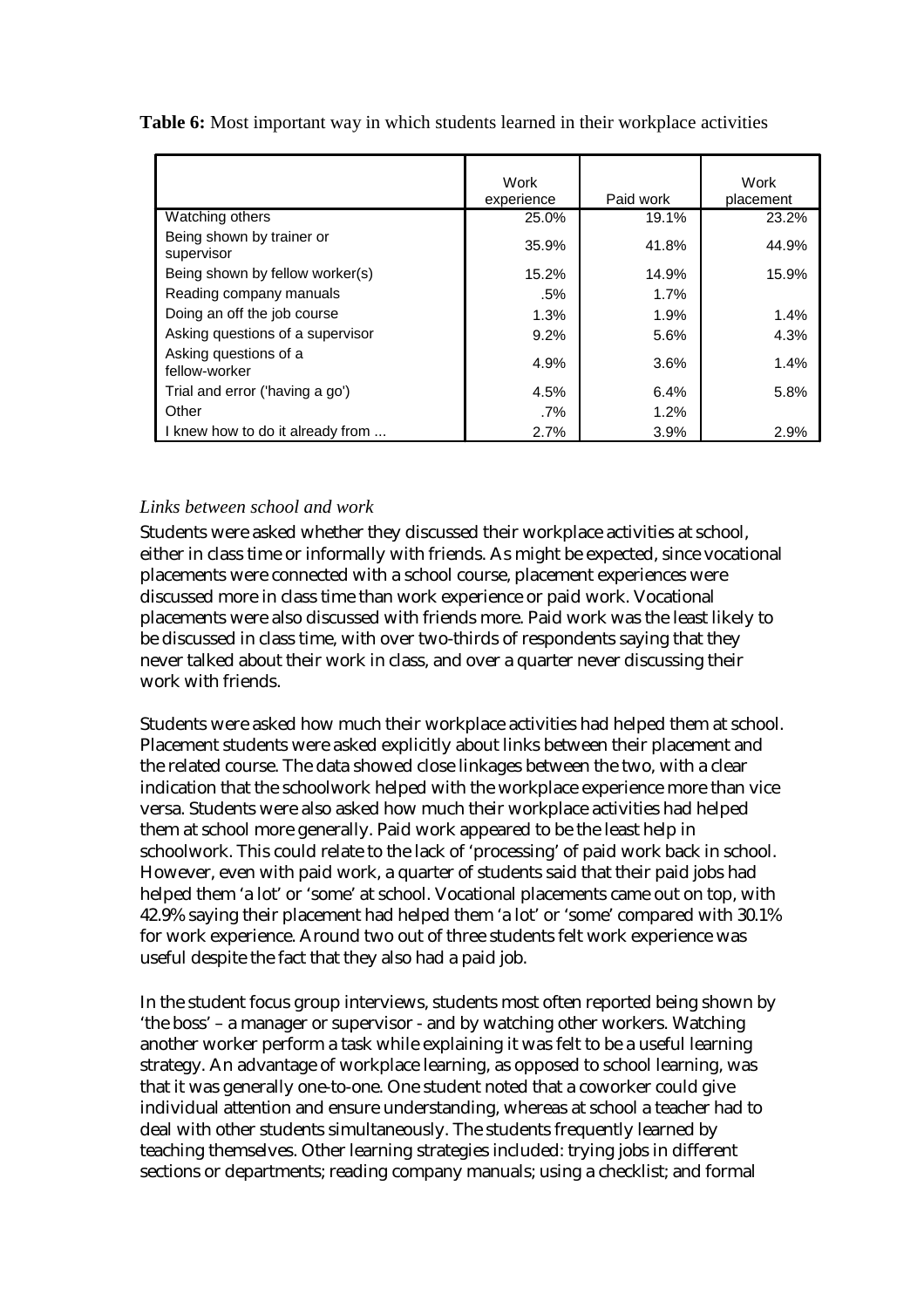training sessions. Employers noted that students asked questions, observed other workers, and modelled themselves on existing workers. Learning in the workplace was seen as different from learning at school. Many students appeared to prefer being in the workplace to being at school. Not all did, however, and some students reported increased motivation in schoolwork after periods in the workplace. This was variously because they began to have a clearer idea of what they wanted to do and how school could help them reach their goals, or because they learned that workplaces were hostile environments compared with school and thus appreciated school more.

### **Conclusion**

Generally, students, school staff and employers saw most experiences in the workforce in a very positive way. Stakeholders believed that many positive outcomes result from the experience of work for many students while at school. Analysis of the data found:

- around 60% of school students have had formal paid work;
- without including paid work in family businesses, this figure drops to 50.1%;
- a significant proportion of school students have paid or unpaid work in family businesses (32.6% in all);
- most school students (almost 70%) have done work experience, and both teachers and students saw value in this experience;
- the industries in which students have paid work and vocational placements tend to be different from those where students have work experience opportunities;
- schools, VET coordinators and employers are enthusiastic about school students participating in work placements as part of schooling;
- communication skills and finding out what workplaces are really like are the most important aspects of learning in the workplace;
- students reported that they learned much more in paid work and vocational placements than in work experience; and
- students learned experientially, by watching others and by being shown individually by a trainer or coworker.

It was evident that students were not very focused on learning in workplaces in any of the three forms of workplace activity. In the focus group interviews, they had to be prompted to think in terms of learning. However, once prompted, some quite perceptive comments were made; for example one student noted the difference between 'people skills' as understood by her fast-food employer and the dentist with whom she did work experience. All of the participants – students, teachers and employers alike - paid less attention to learning in paid work than in work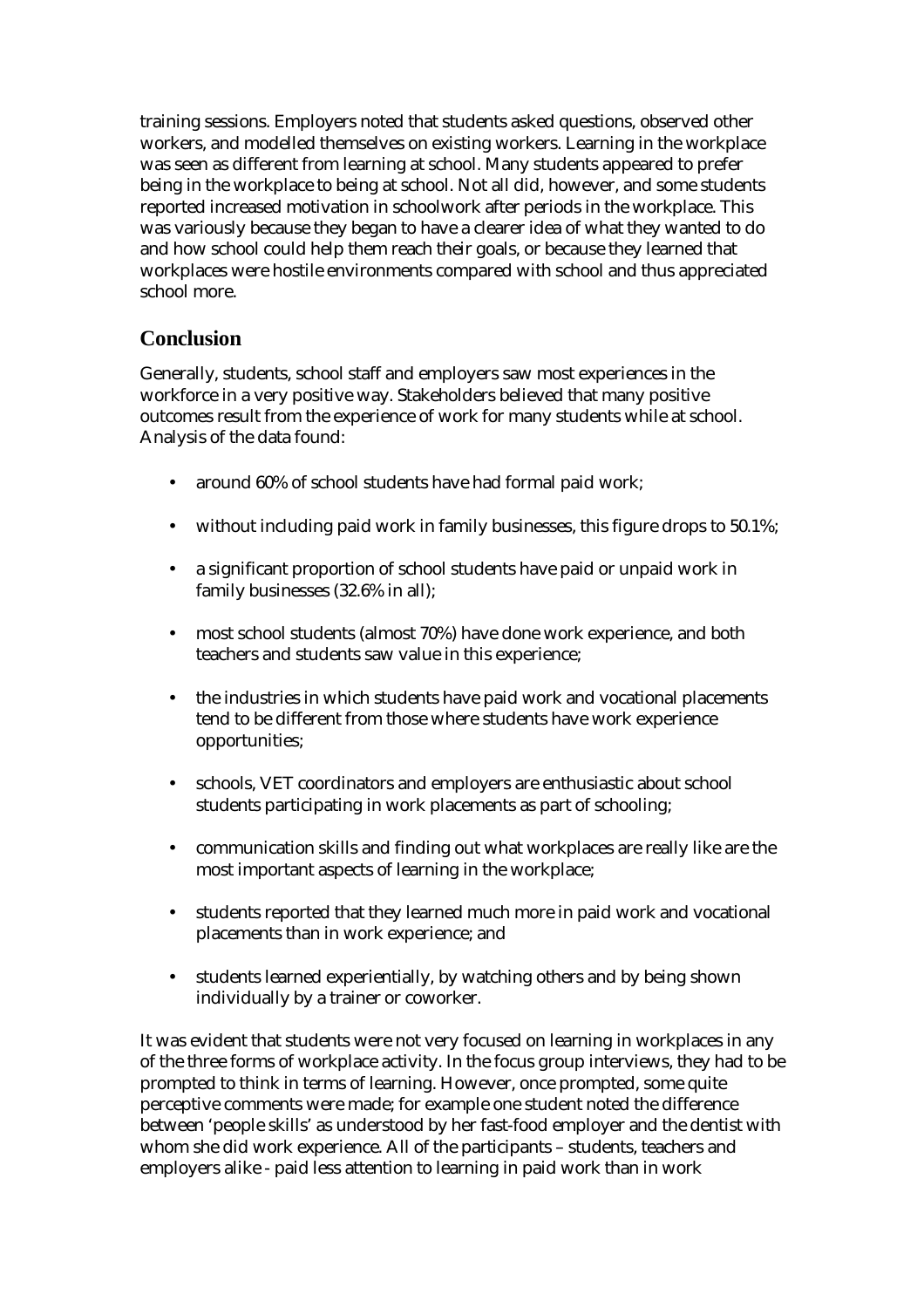experience or vocational placements, although the period of training was longer in paid work.

When considering the policy framework in which work experience and vocational placements are constructed, the arrangements and opportunities for such vary remarkably. The practical arrangements of implementation occupy much of the energy and time of school staff. The unprecedented explosion of students taking up VET opportunities as part of their senior schooling has lead to a focus on the pragmatics and on programs. Links between school and work, and the intended outcomes of such programs, need to be clarified and made explicit to students and host employers. However, all forms of experience in the workplace offer possible opportunities for students to develop their potential beyond school, which is particularly important for those students who fail to shine within the school system.

### **Acknowledgements**

The authors would like to thank the other members of the project team: Sue Erickson and Steve Keirl; and research assistants Lou Wilson, Judy Geeves and Fiona Underwood. They would also like to thank the National Research and Evaluation Committee, who funded the research.

#### **Notes**

- 1. Australian Bureau of Statistics, The Labour Force, 6203.0.
- 2. Work experience (in some schools) and vocational placements (in most schools) may not be available until year 11.
- 3. The industry areas were slightly adapted from ANZIC codes.
- 4. It should be noted that in many cases employers had been recommended to the researchers by schools or education departments, and hence may have been examples of 'good practice' host employers.
- 5. The list of skills in the survey, combined Mayer Key Competencies (AEC/MOVEET 1993) and 'employability skills in Sections 3, 4 and 5 of the questionnaire.
- 6. This was calculated by allocating a weighting from student responses eg 'they learned a lot' was given a weighting of 3 down to 'they learned a bit' at a weighting of 1. This was then multiplied by the three types of workplace activities, giving a possible range of 27 to 0.

### **References**

Ainley J and Fleming M (1995) School-industry programs: National Survey 1995. Sydney: Australian Student Traineeship Foundation.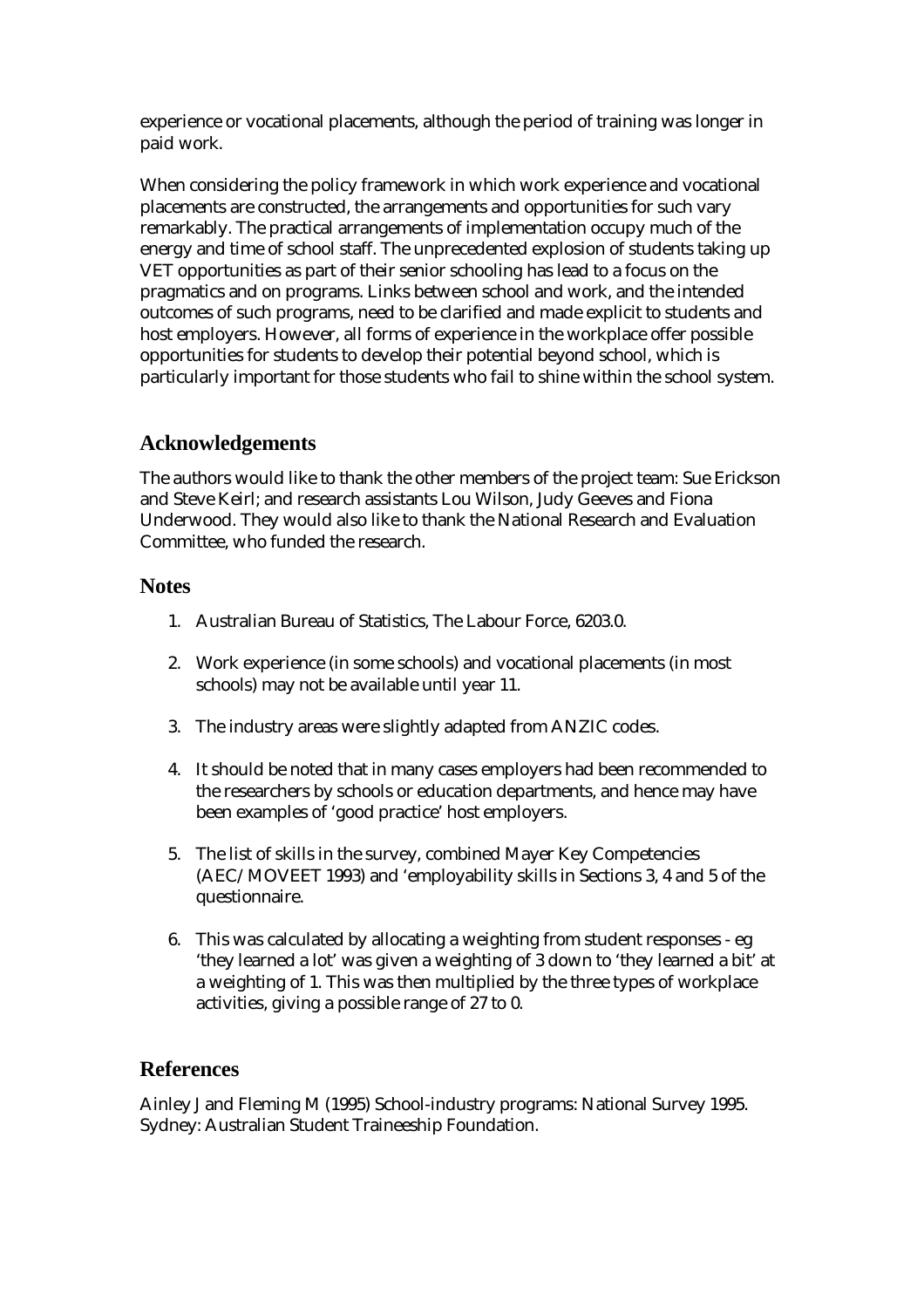Ainley J and Fleming M (1997) School-industry programs: National Survey 1996. Sydney: Australian Student Traineeship Foundation.

Athanasou J (1996) Co-operative education: evidence from the United States and Australia. Paper presented to the Australian Student Traineeship Foundation/Dusseldorp Skills Forum on School-Industry Programs. Sydney: Australian Student Traineeship Foundation.

Billett S (1998) Aligning workplace and school-based experiences. VOCAL, vol 1, August, pp 41-43.

Figgis J (1998a) Benefits to business through school-industry partnerships. Sydney: Australian Student Traineeship Foundation.

Figgis J (1998b) The business view of student work placements. Vocal, vol 1, no 1, pp 25-27.

Frost M (2000) Releasing the genie: The impact on education of vocational education and training in schools. Curriculum Perspectives, vol 20, no 1, pp 45-50.

Greenberger E (1988) Working in teenage America. In J T Mortimer and K M Borman (eds) Work experience and psychological development through the lifespan. Boulder, Colorado: Westview Press.

Griffin C (1985) Typical girls? Young women from school to the job market. London: Routledge and Kegan Paul.

Hotchkiss L (1986) Work and schools - complements or competitors? In K M Borman (ed) Becoming a worker. Norwood, New Jersey: Ablex, pp 90-115.

Hull E B (1999) Student workers: earning and learning. Perth, Western Australia: Centre for Curriculum and Professional Development, Murdoch University.

Keating J and Zbar V (1994) School industry links: experiences from two Australian regions. Sydney: Dusseldorp Skills Forum.

Malley J, Robinson L, Keating J and Hawke G (forthcoming) Analysis of the implementation of vocational education and training within Australian school systems. Adelaide: National Centre for Vocational Education Research.

Miles Morgan Australia Pty Ltd (1998) A review of the potential for increasing workplace learning opportunities with employers for secondary school students in school-based vocational education and training programs. Nedlands, Western Australia: Miles Morgan Australia Pty Ltd.

Ministerial Council on Employment, Education, Training and Youth Affairs (2000) New pathways for learning. Report of the MCEETYA taskforce on VET in schools, extract, March.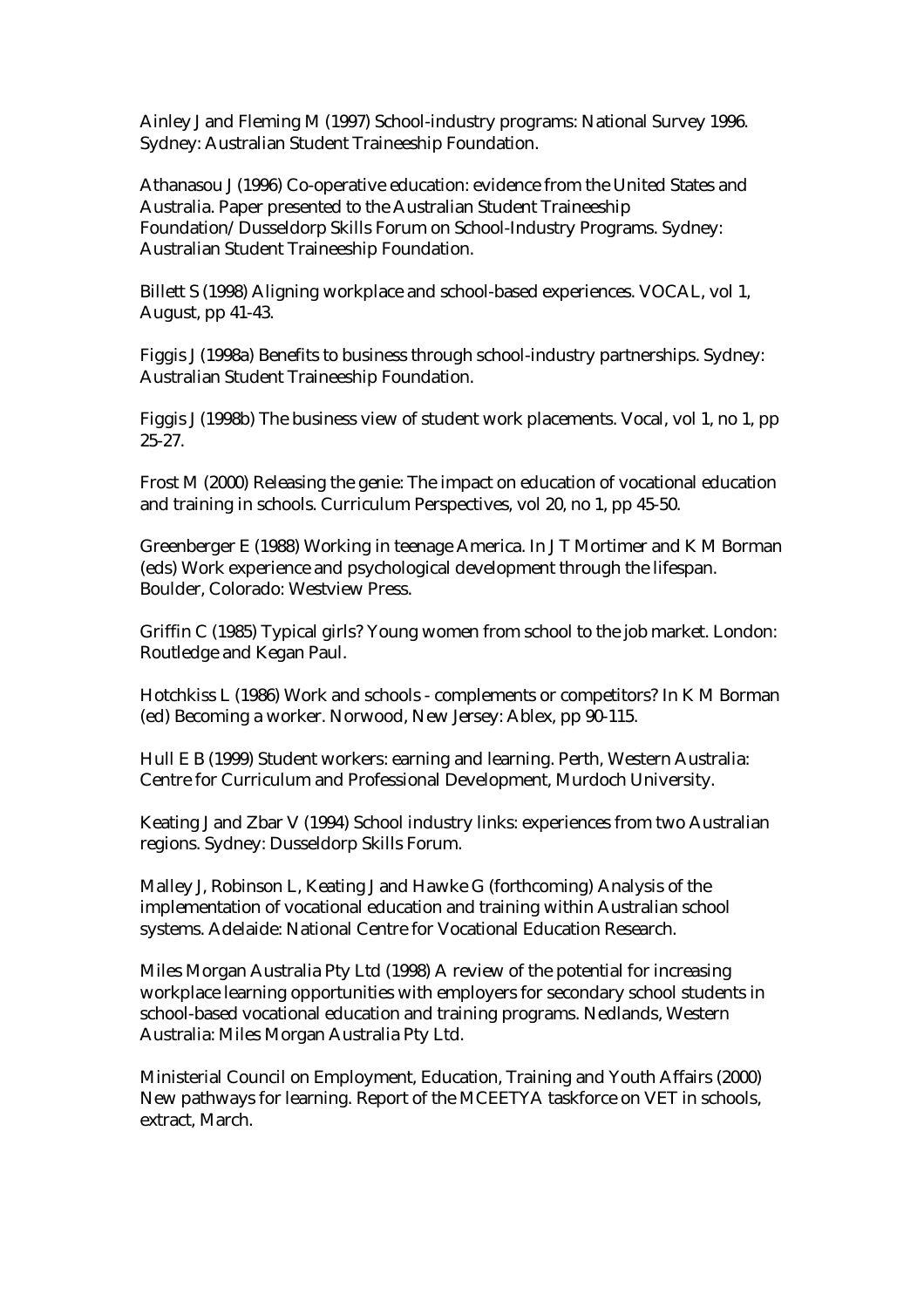Misko J (1998) Workplace learning for students. Market for vocational education and training: who pays and who profits. Conference papers, pp 347-366. Adelaide: National Centre for Vocational Education Research.

Misko J (2000) Getting to grips with work experience. Adelaide: National Centre for Vocational Education Research.

Petherbridge J (1997) Work experience: Making an impression. Educational Review, vol 49, no 1, pp 21-27.

Robinson L (1999) The effects of part-time work on school students. Longitudinal Surveys of Australian Youth, Research report no 9. Melbourne: Australian Council for Educational Research.

Ryan R (1997) Vocational education in schools: Review of research. Adelaide: National Centre for Vocational Education Research.

Shilling C (1989) Schooling for work in capitalist Britain. New York: Falmer Press.

Smith E and Harris R (forthcoming) Work placements in VET courses: evidence from the cross-sectoral literature. Adelaide: National Centre for Vocational Education Research.

Smith E and Green A M (forthcoming) School students' learning from their paid and unpaid work. Adelaide: National Centre for Vocational Education Research.

Smith E and Smith A (1996) Inside the black box: The employer's part in school VET courses. Journal of Career Development, Spring, pp 16-21.

Stasz C and Kaganoff T (1997) Learning how to learn at work: lessons from three high school programs. Berkeley, CA: NCRVE.

Stone J R, Stern D, Hopkins C and McMillion M (1990) Adolescents' perceptions of their work: school supervised and non-school supervised. Journal of Vocational Education Research, vol 15, no 2, pp 31-53.

Sweet R (1995) Linking schools and workplaces: lessons from overseas. Sydney: Dusseldorp Skills Forum.

Wooden M (1998) The labour market for young Australians. In Dusseldorp Skills Forum, Australia's youth: reality and risk. Sydney: Dusseldorp Skills Forum.

Yap K (1998) Learning and earning: full-time student, part-time worker. In J Bessant and S Cook (eds) Against the odds: young people and work. Hobart: Australian Clearinghouse for Youth Studies, pp 143-150.